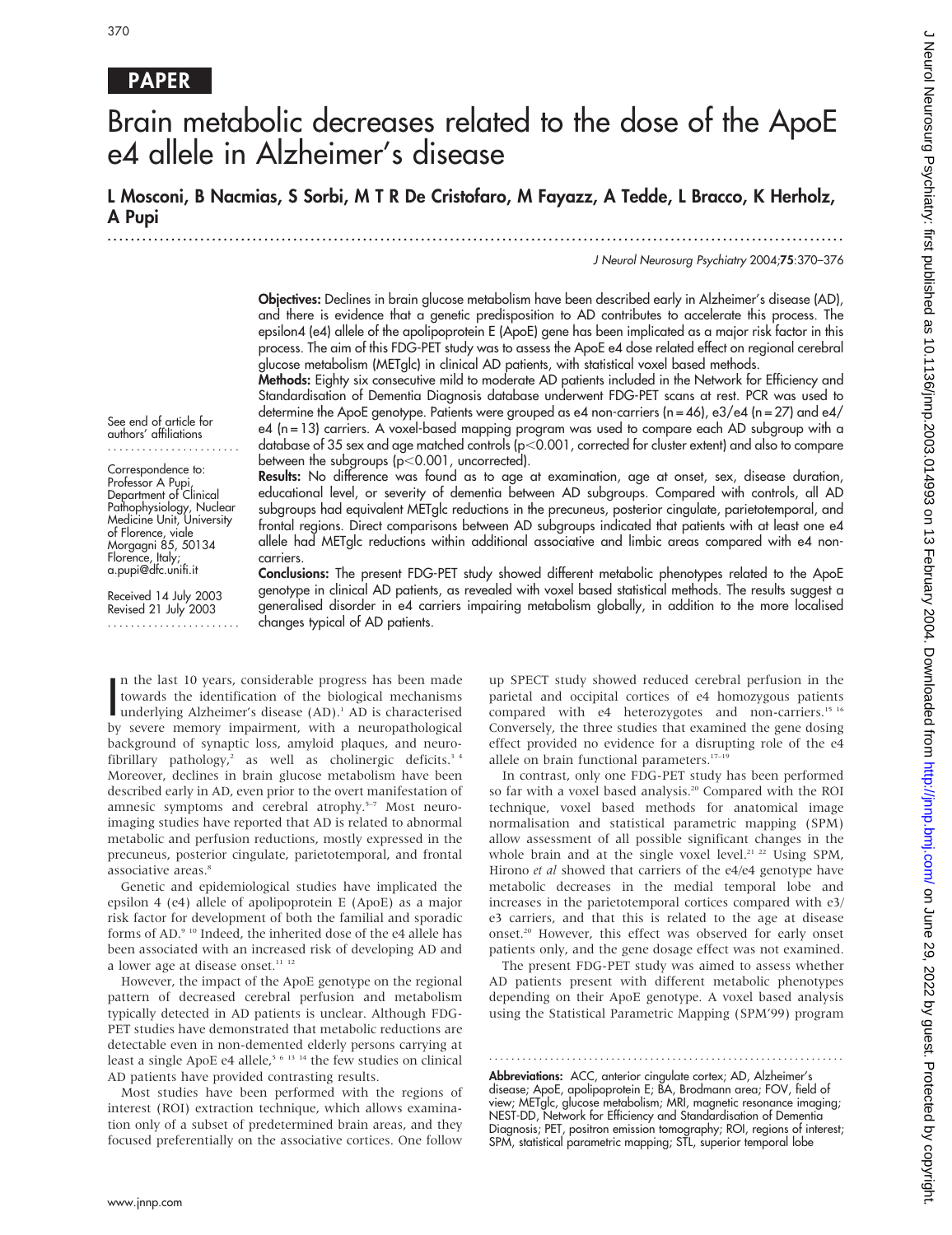was performed to assess the impact of the inherited dose of the e4 allele on regional cerebral glucose metabolism (METglc) in both early and late onset AD patients.

# MATERIALS AND METHODS

# AD patients

Eighty-six consecutive mild AD patients were included in the study. Written informed consent was obtained from all patients, in accordance with institutional guidelines. All patients were diagnosed according to the criteria of the National Institute for Neurological Disorders and Stroke and of the Alzheimer's disease and Related Disorders Association.23 Subjects were included with or without a family history of AD (defined as at least one first degree relative with a clinical diagnosis of AD). The study procedures included examinations by neurologists and psychiatrists, routine laboratory tests, neuropsychological examinations, EEG, magnetic resonance imaging (MRI), and positron emission tomography (PET) scans, and blood samples for genetic analysis. Patients were excluded in cases of: (a) complications of other medical illnesses possibly causing cognitive impairment, such as thyroid disease, vitamin deficiencies, and malignant disease; (b) mental disease, substance abuse, or significant neurological antecedents (brain trauma, tumours, epilepsy, vascular dementia, other dementing illnesses, and inflammatory disease); or (c) evidence of focal brain lesions on MRI.

Subjects were recruited in the context of the Network for Efficiency and Standardisation of Dementia Diagnosis (NEST-DD) research project (www.nest-dd.org) funded by the EEC, and were studied for cerebral glucose metabolism by PET between November 2000 and November 2002 at our institute. Patients were enrolled in this study based on their genetic characterisation. DNA was obtained from blood samples to determine the ApoE genotypes, by using standard PCR, as described by Sorbi et al.<sup>24</sup> Three AD subgroups were decided upon: (a) 46 ApoE4 non-carriers (8 with the  $e^2/e^3$ genotype and 38 with the  $e^3/e^3$  genotype); (b) 27 ApoE4 heterozygotes (e3/e4 genotype); and (c) 13 ApoE4 homozygotes (e4/e4 genotype).

The characteristics of the patients under study are reported in table 1. We used analysis of variance to test differences in demographic and clinical data between AD subgroups. The Scheffé method was applied in post hoc analyses. The level of significance was set at  $p<0.05$ .

# **Controls**

Thirty-five healthy and unmedicated sex and age matched subjects (19M, 16F; mean age 69.3 (5.6) years, range 64–81 years; education: 10.3 (3.2) years; MMSE 26 or higher), included in the NEST-DD database, were used as controls. With their informed consent and approval by local ethics committees, they had been studied with PET under the same

|                             | AD subgroups |           |           |  |  |  |
|-----------------------------|--------------|-----------|-----------|--|--|--|
|                             | Non-e4       | e3/e4     | e4/e4     |  |  |  |
| n                           | $\Delta 6$   | 27        | 1.3       |  |  |  |
| Age (years)*                | 73 (13)      | 76 (9)    | 72 (7)    |  |  |  |
| Age at onset (years)*       | 67 (10)      | 70 (7)    | 67 (10)   |  |  |  |
| MMSE scores*                | 21.8(3.5)    | 23.3(3.6) | 23.5(3.1) |  |  |  |
| Educational level (years)*  | 7.8(4.8)     | 6.2(3.1)  | 8.6(5.3)  |  |  |  |
| Length of illness (months)* | 50 (23)      | 48 (21)   | 59 (33)   |  |  |  |
| Gender (M/F)                | 16/30        | 8/19      | 4/9       |  |  |  |

conditions and using the same scanning protocol at three collaborating laboratories, the Cologne, Liege, and Dresden centres, with PET scanners that differed with respect to field of view (FOV) and spatial resolution. ECAT EXACT, ECAT 951, and ECAT EXACT HR+ scanners were used, with an axial FOV of 162, 108, and 155 mm, an in plane FWHM of 6, 8.5, and 3.6 mm and a slice thickness of 3.375, 3.37, and 2.46 mm, respectively. Studies were performed on subjects in a resting state with eyes closed and ears unplugged after intravenous injection of 110 to 370 MBq 18F-2-fluoro-deoxy-D-glucose (FDG). Required minimum time interval between injection and scan start was 30 min. On average, scans were started 42 (19) minutes after injection. Required minimum scan duration was 10 minutes, and mean scan duration was 19 (3) minutes. Images were reconstructed using filtered back projection including correction for attenuation (measured by transmission scan) and scatter using standard software as supplied by scanner manufacturers. Further details can be found in Herholz et al.<sup>8</sup> All subjects underwent clinical and neuropsychological examinations to exclude organic brain disease and cognitive impairment.

# PET

The detailed FDG-PET scanning procedure employed was as described by Bartenstein et al.<sup>25</sup> Briefly, patients were injected with a dose of 370 MBq  $\begin{bmatrix} 1^8F \\ 1 \end{bmatrix}$  fluoro-2-deoxy-pglucose  $(^{18}F-FDG)$ , in a resting state, with eyes closed and ears unplugged, in a dimly lighted room with minimal background noise. Thirty minutes after FDG administration, a scan lasting 20 minutes was acquired, using a GE Advance PET device. A polycarbonate head holder was used to reduce head movement during the scan. Emission scans were acquired in two dimensional mode with an axial FOV of 15 cm and a planar FOV of  $50\times50$  cm. Images were reconstructed by filtered back projection. Attenuation correction was performed according to Chang's method.<sup>26</sup> Thirtyfive PET slices were acquired using a  $256\times256$  matrix with a pixel dimension of  $2.14 \times 2.14$  mm and the slice thickness was 4.25 mm.

# Image transformation

A MS-DOS version of NEUROSTAT (kindly provided by the Department of Internal Medicine, University of Michigan, Ann Arbor, MI, USA) running on a Windows Me system was used to realign PET images relative to the anterior–posterior commissural line (AC-PC) and to normalise them to the FDG-PET template provided by NEUROSTAT to match the standard stereotactic Talairach and Tournoux space.<sup>27</sup> Normalisation to the Talairach space was done using a nine parameter linear affine transformation and a non-linear warping deformation.<sup>22</sup>

Thereafter PET images were converted into Analyze format using ImageJ software (http://rsb.info.nih.gov/ij/). Voxel by voxel statistical analysis was performed with SPM'99 (Wellcome Functional Imaging Laboratory, London, UK) implemented in MATLAB, (version 5.3). Images were smoothed with an isotropic gaussian filter (12 mm full width at half maximum) to account for individual variability in structure–function relation and to enhance signal to noise ratio.<sup>21</sup> Individual global counts were normalised by proportional scaling. The grey matter threshold was set to 0.8 of the mean and global calculation was obtained with respect to the mean voxel value.

# Statistical analysis

Comparisons between controls and AD subgroups Each AD genotypic subgroup (ApoE4 non-carriers  $v e^{3}/e4$ genotype v e4/e4 genotype) was compared with the database of healthy controls. Differences between groups were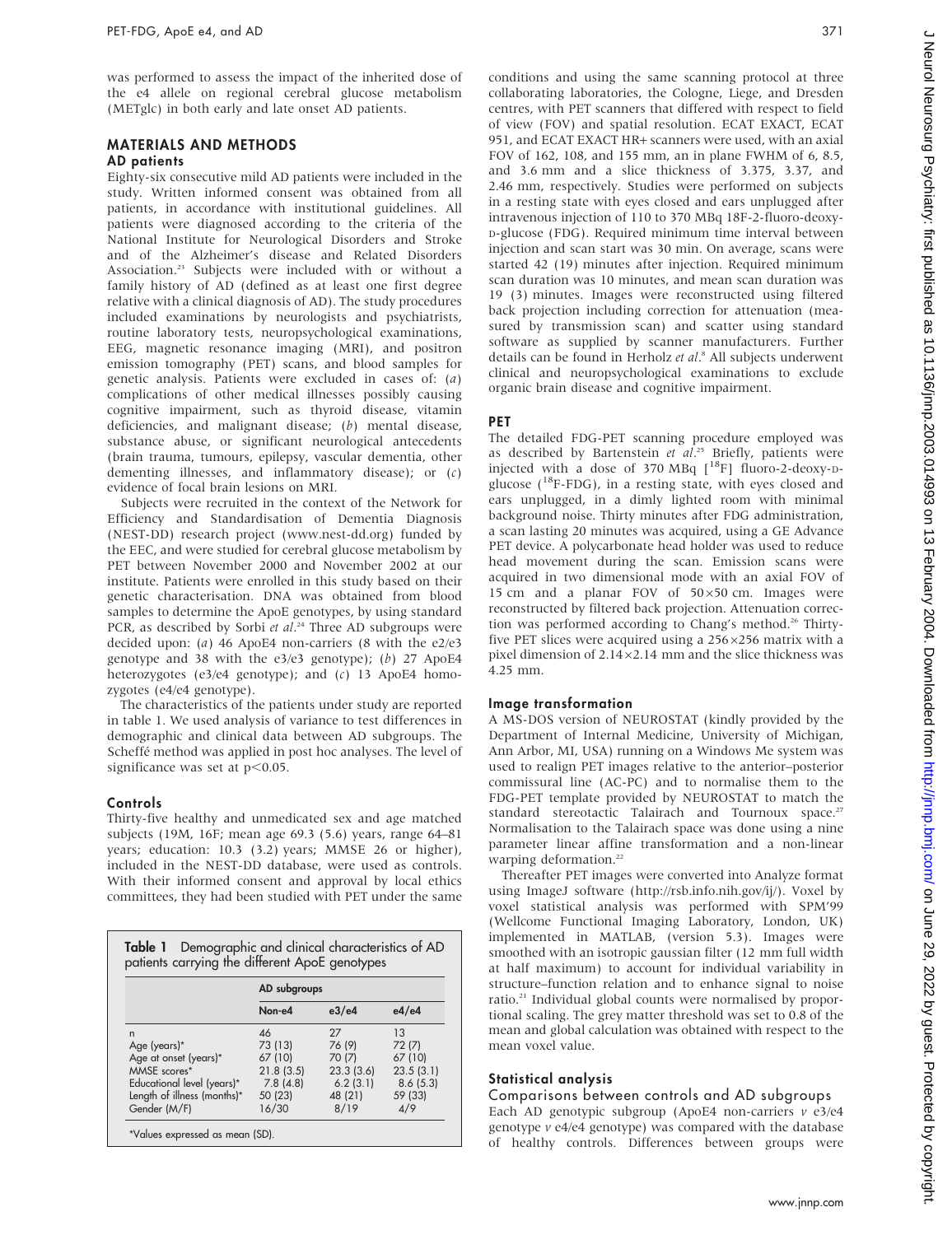estimated according to the general linear model using linear t contrasts. The significance threshold was set at  $p<0.001$ , corrected for cluster extent. The resulting statistical parametric maps (SPMs) were converted to Z scores. Brain areas identified through the SPMs were then identified and labelled according to the Talairach and Tournoux space<sup>27</sup> by using the Talairach Daemon Database 2002 (http://ric.uthscsa.edu/projects/talairachdaemon.html).<sup>26</sup>

### Comparisons between AD subgroups

The pooled data were assessed with the  $\overline{F}$  statistic to identify the brain regions that significantly differed between the three AD genotypic subgroups. Results were considered significant at  $p<0.001$ , uncorrected for multiple comparisons. Brain areas showing significant differences between groups were then identified through the SPMs and labelled as described in the previous paragraph.

As the  $F$  statistic is non-directional, post hoc tests are required to assess which group mean differs from the others. The post hoc Scheffé test was used to compare METglc data between AD subgroups, using STATISTICA [version 4.5; StatSoft Inc, 1993]. Direct group mean comparisons were performed on the normalised METglc volumes extracted from the brain areas associated with significant differences between AD subgroups. METglc data were extracted from spherical regions of 10 mm diameter, centred at each local maximum of statistical significance. The left and right sides of each brain area were separately taken into account. The critical value for statistical significance was set at  $p<0.05$ .

# RESULTS

# Patient demographics

There were no significant differences between AD subgroups in gender distribution, age at examination, age at disease

|                                                                                                                                                                                                                                                                                                                                                                                                        | Brodmann<br>area | <b>Coordinates</b><br>$(mm)$ <sup>+</sup> |                 |                      |              |                  |  |
|--------------------------------------------------------------------------------------------------------------------------------------------------------------------------------------------------------------------------------------------------------------------------------------------------------------------------------------------------------------------------------------------------------|------------------|-------------------------------------------|-----------------|----------------------|--------------|------------------|--|
| Region                                                                                                                                                                                                                                                                                                                                                                                                 |                  | $\boldsymbol{x}$                          | y               | z                    |              | Z value p values |  |
| Pre-central gyrus                                                                                                                                                                                                                                                                                                                                                                                      | $\overline{6}$   | $-20$                                     | $-19$           | 63                   | 3.80         | $< 0.001*$       |  |
|                                                                                                                                                                                                                                                                                                                                                                                                        |                  | 18                                        | $-17$           | 65                   | 3.68         |                  |  |
|                                                                                                                                                                                                                                                                                                                                                                                                        | $\overline{A}$   | $-18$<br>18                               | $-24$<br>$-29$  | 60<br>58             | 3.82<br>3.52 |                  |  |
| Middle occipital<br>gyrus                                                                                                                                                                                                                                                                                                                                                                              | 18               | 28                                        | $-93$           | $10-10$              | 3.80         |                  |  |
| Anterior cingulate<br>cortex                                                                                                                                                                                                                                                                                                                                                                           | 32               | $-10$                                     | 23              |                      | 25 3.68      |                  |  |
| Medial frontal                                                                                                                                                                                                                                                                                                                                                                                         | 8                | $-3$                                      | 34              |                      | 43 2.76      | $<$ 0.005**      |  |
| gyrus                                                                                                                                                                                                                                                                                                                                                                                                  |                  | 5                                         | 49              | 40                   | 2.57         |                  |  |
| Superior temporal                                                                                                                                                                                                                                                                                                                                                                                      | 38               | $-44$                                     | 13 <sup>7</sup> | $-11$                | 2.32         |                  |  |
| gyrus                                                                                                                                                                                                                                                                                                                                                                                                  |                  | 53                                        | $\overline{7}$  | $-12$                | 2.64         |                  |  |
| Middle occipital<br>gyrus                                                                                                                                                                                                                                                                                                                                                                              | 18               | $-7$                                      | $-82$           | 21                   | 2.80         |                  |  |
| Posterior cingulate 23<br>cortex                                                                                                                                                                                                                                                                                                                                                                       |                  |                                           | $-4$ $-30$      |                      | 24 2.81      |                  |  |
| Anterior cingulate 24<br>cortex                                                                                                                                                                                                                                                                                                                                                                        |                  | $\Delta$                                  | $13 -$          |                      | 27 2.56      |                  |  |
| Parahippocampal<br>gyrus                                                                                                                                                                                                                                                                                                                                                                               | - 36             |                                           |                 | $-27 - 20 - 24$ 2.71 |              |                  |  |
| $\uparrow$ Coordinates from the atlas of Talairach and Tournoux: $^{27}x$ is the distance<br>in mm to the right (+) or left (-) of midline, y is the distance anterior (+) or<br>posterior $(-)$ to the anterior commissure, and z is the distance superior<br>$(+)$ or inferior $(-)$ to a horizontal plane through the anterior and posterior<br>commissures.<br>بالمناط والمستحدث والمستحدث والنافخ |                  |                                           |                 |                      |              |                  |  |

Uncorrected tor multiple comparisons

onset, disease duration, years of educational level, or severity of disease (table 1).

| Comparison                                   | Ke   | Region                   | <b>Brodmann</b><br>area | Coordinates (mm)+ |       |       |          |
|----------------------------------------------|------|--------------------------|-------------------------|-------------------|-------|-------|----------|
|                                              |      |                          |                         | $\boldsymbol{x}$  | y     | z     | Z value* |
| 8637<br>Non-e4<br>1108<br>3185<br>192<br>621 |      | Inferior parietal lobule | 40                      | $-58$             | $-47$ | 38    | 7.11     |
|                                              |      | Fusiform gyrus           | 20                      | $-50$             | $-30$ | $-19$ | 5.49     |
|                                              |      | Superior frontal gyrus   | 8                       | $-26$             | 43    | 40    | 6.85     |
|                                              |      | Middle frontal gyrus     | 8                       | $-46$             | 22    | 43    | 5.41     |
|                                              |      | Superior frontal gyrus   | 9                       | $-18$             | 54    | 32    | 5.41     |
|                                              |      | Inferior parietal lobule | 40                      | 58                | $-44$ | 44    | 6.06     |
|                                              |      | Supramarginal gyrus      | 40                      | 59                | $-59$ | 32    | 5.40     |
|                                              |      | Inferior temporal gyrus  | 20                      | 58                | $-40$ | $-17$ | 5.45     |
|                                              |      | Precuneus                | $\overline{7}$          | $-2$              | $-57$ | 35    | 5.44     |
|                                              |      | Cingulate gyrus          | 31                      | $\overline{A}$    | $-55$ | 28    | 5.30     |
| e3/e4                                        | 62   | Superior frontal gyrus   | 8                       | $-26$             | 43    | 40    | 6.15     |
|                                              | 1498 | Inferior parietal lobule | 40                      | $-55$             | $-55$ | 38    | 5.22     |
|                                              |      | Supramarginal gyrus      | 40                      | $-56$             | $-52$ | 28    | 5.92     |
|                                              | 810  | Supramarginal gyrus      | 40                      | 60                | $-55$ | 36    | 5.84     |
|                                              | 201  | Middle frontal gyrus     | 8                       | 30                | 39    | 44    | 5.29     |
|                                              | 482  | Precuneus                | $\overline{7}$          | $\overline{4}$    | $-66$ | 38    | 5.90     |
|                                              |      | Cingulate gyrus          | 31                      | $-3$              | $-60$ | 28    | 5.30     |
| e4/e4                                        | 1028 | Interior parietal lobule | 40                      | $-46$             | $-60$ | 42    | 6.22     |
|                                              |      | Precuneus                | $\overline{7}$          | $-5$              | $-66$ | 38    | 5.37     |
|                                              |      | Cingulate gyrus          | 23                      | $-3$              | $-57$ | 18    | 5.26     |
|                                              | 1184 | Inferior parietal lobule | 39                      | 50                | $-66$ | 40    | 6.23     |
|                                              |      | Angular gyrus            | 39                      | 55                | $-65$ | 31    | 6.06     |
|                                              | 415  | Inferior temporal gyrus  | 20                      | 60                | $-49$ | $-14$ | 5.54     |
|                                              | 90   | Superior frontal gyrus   | 8                       | $-26$             | 41    | 42    | 5.29     |
|                                              | 88   | Middle frontal gyrus     | 8                       | 32                | 35    | 44    | 5.54     |

Table 2 Peak voxel localisation and significance of the brain regions characterised by

†Coordinates from the atlas of Talairach and Tournoux: $^{27}x$  is the distance in mm to the right (+) or left (–) of midline, y is the distance anterior (+) or posterior (-) to the anterior commissure, and z is the distance superior (+) or inferior (-) to a horizontal plane through the anterior and posterior commissures. \*P,0.001,corrected for cluster extent (Ke).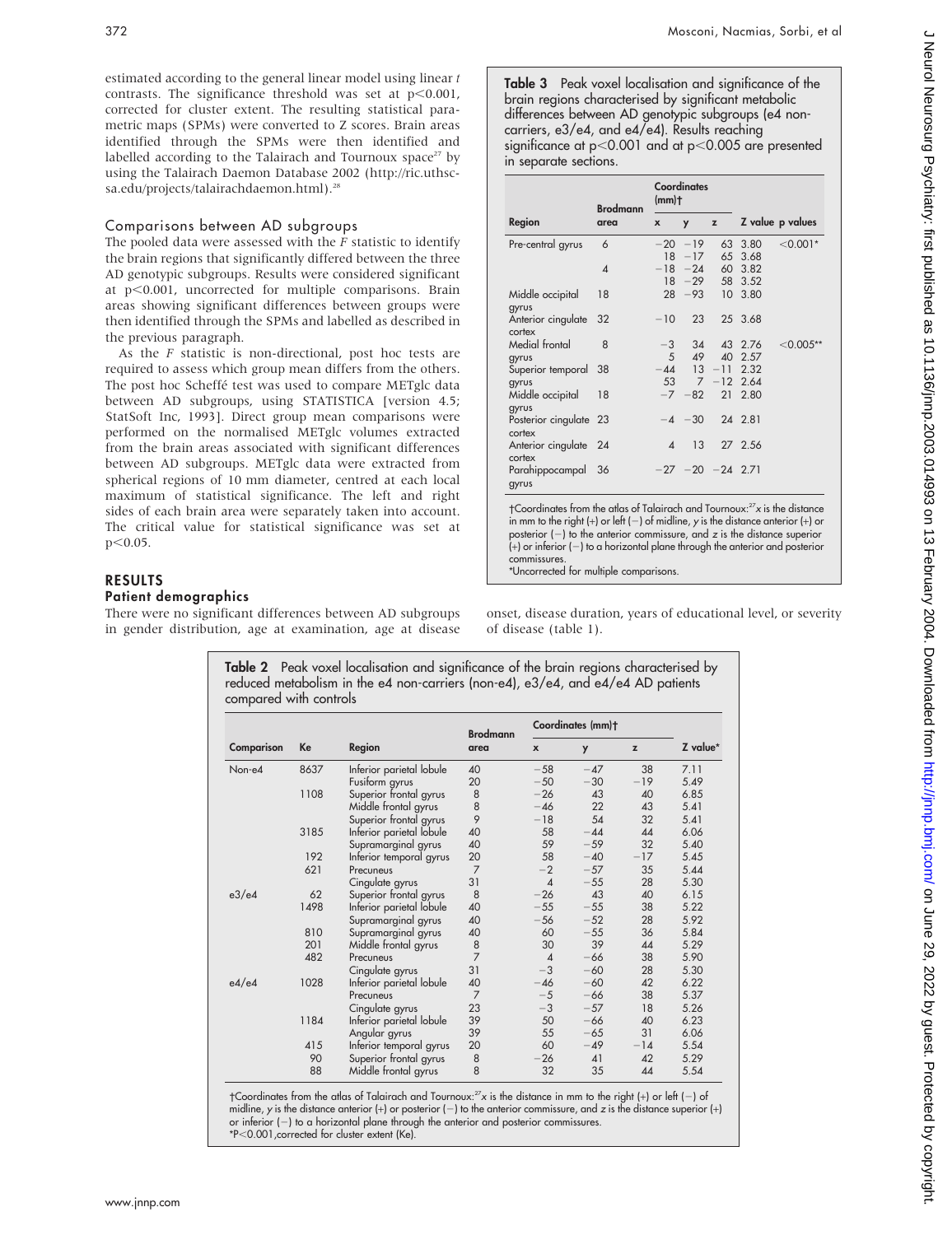#### FDG-PET data

#### Comparisons between controls and AD subgroups

All AD subgroups presented similar topographical patterns of METglc reductions compared with controls. Significant METglc reductions were found bilaterally in the frontal lobe, comprising the superior and middle frontal gyrus (Brodmann area (BA) 8, 9); the parietal lobe, including the inferior parietal lobule and the supramarginal gyrus (BA 39, 40); the inferior temporal gyrus (BA 20); the posterior cingulate gyrus (BA 31); and the precuneus (BA 7). The corresponding SPM results are listed in table 2 and displayed in fig 1.

#### Comparisons between AD subgroups

Significant differences were found between AD genotypic subgroups (fig 2A). At the cortical level, group differences were found in the pre-central frontal gyrus (BA 6), bilaterally, and in the right middle occipital lobe (BA 18). Within the limbic system, the left anterior cingulate cortex (ACC) (BA 24) was involved. Anatomical localisation, Talairach coordinates, and statistical significance for each area are reported in table 3. Direct comparisons between the three AD subgroups showed that both the e3/e4 and e4/e4 carriers had lower METglc within the ACC and the occipital lobe compared with the e4 non-carriers, whereas the e4/e4 carriers had lower METglc in the pre-central frontal cortex, bilaterally, compared with both e4 non-carriers and e3/e4 carriers (fig 2C).

In addition, by resetting the threshold at an exploratory probability level of  $p<0.005$  (fig 2B), bilateral METglc differences emerged in the medial frontal gyrus (BA 8), the occipital lobe (BA 18), the ACC (BA 32/24), and the superior temporal lobe (STL) (BA 38). Unilateral group differences, present only in the left hemisphere, were found in the posterior cingulate cortex (PCC, BA 23) and the parahippocampal gyrus (PHG, BA 36). Direct comparisons within these brain regions showed that e4/e4 patients have lower METglc in the frontal cortex, bilaterally, and in the left PCC and PHG, compared with the e3/e4 carriers and the e4 non-carriers both. Conversely, both the e4/e4 and the e3/e4 carriers have lower METglc within the STL, ACC, and occipital lobe, bilaterally, compared with the e4 noncarriers (fig 2C). Although these additional findings have only an exploratory validity, they show that the metabolic differences between AD subgroups in relation to ApoE4 dose involve brain areas adjacent to those typically hypometabolic in AD in comparison with normal controls (fig 3).

# **DISCUSSION**

The present FDG-PET study shows that different metabolic phenotypes can be detected with a voxel based statistical approach in a population of mild AD patients, related to the inherited dose of the ApoE e4 allele.

This work provides two main findings. Compared with the control subjects, all AD genotypic subgroups had equivalent patterns of METglc reductions in the precuneus, posterior cingulate, parietotemporal, and frontal regions. In contrast, AD subgroups presented significant metabolic differences in the cortical and limbic areas adjacent to those hypometabolic in AD patients, compared with controls (fig 3). Within those areas, the e4/e4 carriers had greater METglc reductions compared with the e4 non-carriers, whereas the e3/e4 carriers had variable reductions depending on the brain area considered.

When compared with normal controls, all AD subgroups presented with similar patterns of METglc reductions within the precuneus, posterior cingulate, parietotemporal, and frontal association cortex. These regions are typically affected in AD and the rate of metabolic impairment was found to be strongly related to the degree of cognitive impairment.<sup>8</sup> As showed by Herholz et al,<sup>8</sup> all regions related to AD severity are already affected in very mild AD, suggesting that all vulnerable areas are already affected to a similar degree at disease onset. Consistently, the present study showed that AD subgroups comparable for both disease severity (as assessed through MMSE scores) and mean age at onset have equivalent spatial distribution of metabolic decreases within these areas.

These results are consistent with previous ROI studies on AD patients that reported no difference between genotypic subgroups within the precuneus, posterior cingulate, parietotemporal, and frontal areas.<sup>17-19</sup> Furthermore, Hirono et  $aI^{20}$ provided evidence that the hypometabolism within the parietotemporal and medial temporal areas varies between early onset e3/e3 and e4/e4 carriers, but that these differences are lost for late onset patients.

Together with previous research, the present results suggest that at the onset of AD cognitive symptoms, possible METglc differences between the ApoE genotype groups are no longer detectable within these mainly hypometabolic areas in AD. In a 2 year follow up study, Lehtovirta et  $al^{16}$ reported that the e4/e4 carriers had greater rCBF reductions in those areas compared with e3/e4 carriers and e4 noncarriers, thus providing evidence that parieto-occipital rCBF differences can still be detected in clinical AD patients by longitudinal assessments.



Figure 1 Statistical parametric maps (SPMs) showing areas of significantly lower METglc in e4 non-carriers (non-e4, left panel), e3/e4 (middle), and e4/e4 carriers AD patients (right panel), compared with control subjects (p<0.001, corrected for cluster extent). Results (black) are displayed as SPM projections in the three orthogonal right lateral (left), posterior (middle), and superior (below left) views.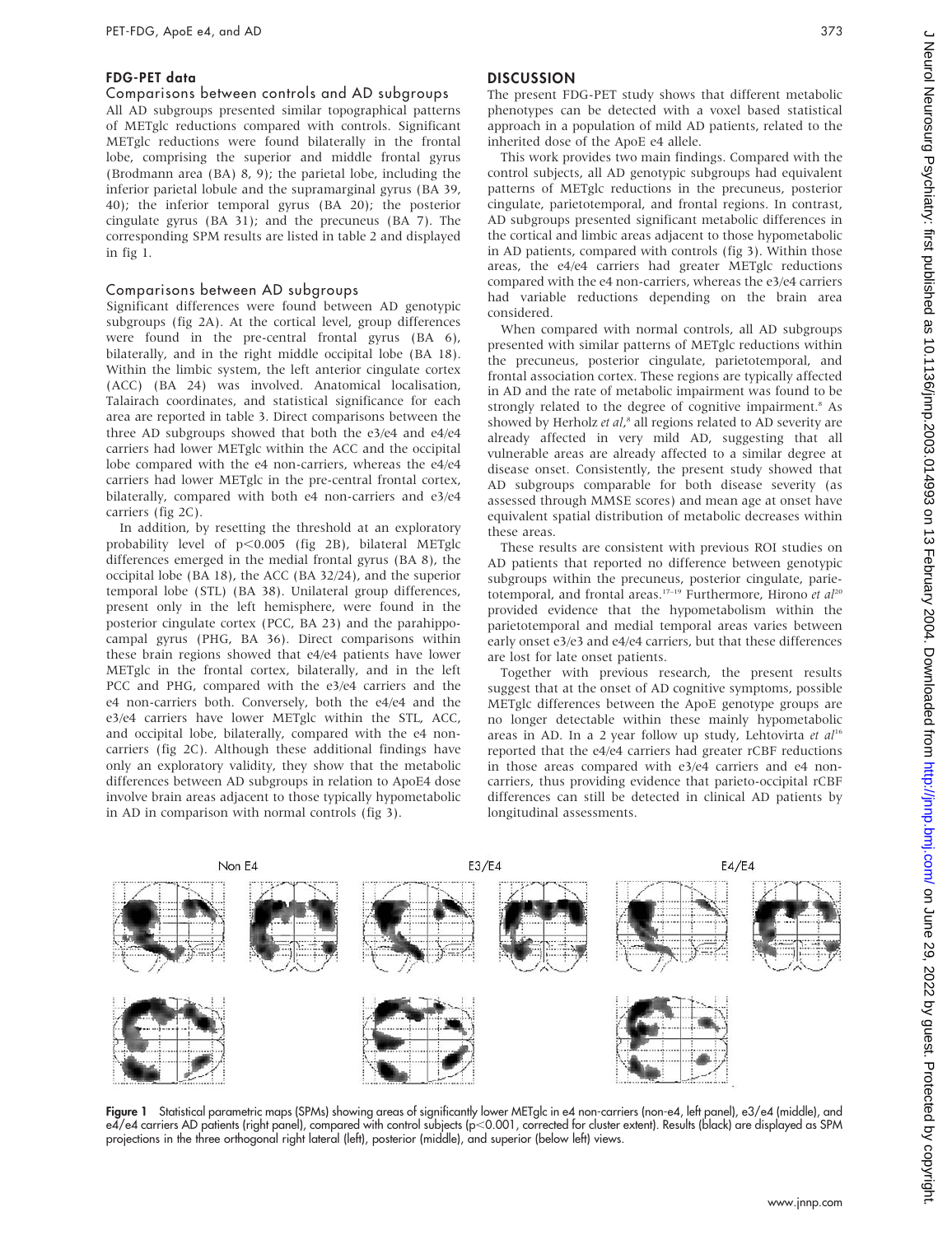$\overline{A}$ 

 $\sf B$ 

 $\mathsf{C}$ 80

MET glc 65

75

70

60

55

50

F

B



patients. Statistical parametric maps (SPMs) showing areas of regional cerebral metabolic rate of glucose (METglc) difference between ApoE4 non-carriers (non-e4), e3/e4 and e4/ e4 carriers, reported at p<0.001 (A) and  $p<$  0.005 (B), uncorrected. Results (black) are displayed as SPM projections in the three orthogonal right lateral (left), posterior (middle) and superior (right) views. (C) METglc data extracted from the brain areas listed in table 3 and corresponding to the SPMs displayed in (B). METglc was normalised to a mean voxel value of 50 μmol/100 g/min.<sup>38</sup> PCe, precentral cortex; FC, frontal cortex; OC, occipital cortex; TC, temporal cortex; ACC, anterior cingulate cortex; PCC, posterior cingulate cortex; PHG, parahippocampal gyrus; L, left; R, right. Error bars represent SEM. Group differences significant at p ,0.001 are

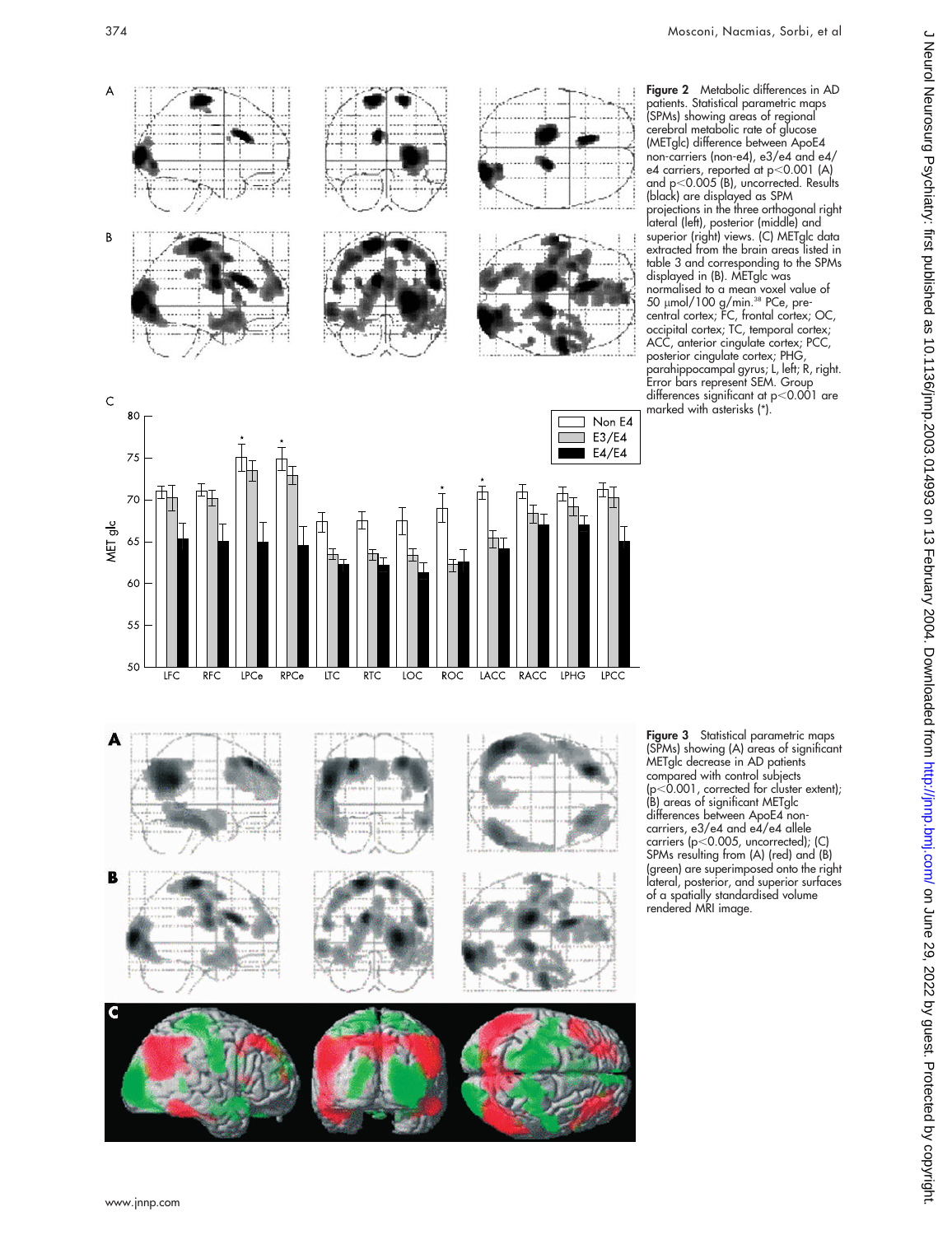The comparison between the AD subgroups showed that both e3/e4 and e4/e4 carriers have lower METglc within the pre-central areas compared with e4 non-carriers, whereas within the occipital and ACC areas the e4/e4 carriers have lower METglc compared with both e4 non-carriers and e3/e4 carriers. In addition, by resetting the threshold at a slightly lower probability level ( $p<0.005$ ), lower METglc in the e4/e4 compared with the non-carriers was found in several cortical and limbic areas surrounding the regions referred to above and filling the gaps between these and the typically hypometabolic regions in AD (fig 3). These additional regions include the medial frontal gyrus, middle occipital lobe, ACC, superior temporal lobe, posterior cingulate cortex, and parahippocampal gyrus. Although these findings have only an exploratory validity, they show that ApoE related phenotypic differences are evident within the brain areas adjacent to those typically hypometabolic in AD (fig 3).

It should be noted that the pre-central and occipital regions are usually metabolically spared in AD compared with normal controls.8 Indeed, the present findings are derived from the comparison between genetically different AD patients rather than with the controls, and therefore suggest that these regions express a METglc impairment in an e4 dose related fashion that is still below the detection threshold compared with normal controls. These findings could reflect a relative preservation of FDG uptake in the e4 non-carriers and, in turn, a relatively diffuse disruption in the e4 carriers, consistent with genetic data showing a protective effect of the e2 and e3 alleles, and an e4 related pathological function in AD.9 10 The present results are compatible with the hypothesis that the e4 allele plays a disruptive role in METglc. Indeed, FDG-PET studies on cognitively normal elderly showed that, compared with non-carriers of the e4 allele, e4 heterozygotes and homozygotes had abnormally low METglc in the same brain areas as clinical AD patients. Additionally, the METglc decline continued over time and aggravated in the e4 carriers.<sup>5 6 13 14</sup> Concurring with these findings, the present study shows that increasing ApoE4 load enhances the AD related METglc disruption, with a subtle proportional involvement still undetectable compared with normal controls. This effect could be better investigated through a voxel by voxel analysis rather than with the ROI approach, because of the small size and the unexpected anatomical position of the brain regions involved. Future studies with different samples of AD patients are needed to validate these exploratory findings.

Furthermore, we found that the influence of the e4 allele dose on METglc is regionally selective. This effect has not been explored so far because the phenotypic differences occur within brain areas that were not examined in previous ROI studies.<sup>16–19</sup> Indeed, the present study shows that at least one copy of the e4 allele is related to METglc reductions within the ACC, STL, and occipital lobe, whereas a double e4 allele dose is associated with lower METglc in the frontal cortex, PCC, and PHG. The mechanisms by which the different polymorphisms of the ApoE affect cerebral functioning are currently under investigation.<sup>1</sup> Future studies are needed to evaluate the biological factors through which the different genotypes are implicated in the pattern of regionally specific disruption.

Lastly, the present findings provide evidence for an e4 related METglc decline in the anterior cingulate cortex (ACC). This finding is consistent with recent neuroimaging reports that have implicated the ACC in AD onset,<sup>29 30</sup> mainly because of its participation in the retrieval of episodic memories and in attentive processes,<sup>31-33</sup> although independently of the ApoE genotype. Although there is evidence of a decline in cognitive abilities related to the e4 allele,  $34-36$ further studies are needed to assess whether this effect could be associated with an ACC METglc reduction. Moreover, the parahippocampal gyrus, including the entorhinal cortex, presented a METglc reduction related to the ApoE genotype. This result is consistent with the findings by De Leon et  $al$ ,<sup>7</sup> who showed how lower METglc levels in the entorhinal cortex of normal elderly could predict conversion to mild cognitive impairment, with the e4/e4 carriers having the greater baseline declines.

In the present study, a correction for cortical atrophy was not performed. Nonetheless, most studies that have performed voxel based atrophy correction of resting glucose metabolism have reported a relative independence of METglc reduction from brain atrophy.<sup>37</sup> Moreover, additional information could be provided by quantitative rather than relative METglc measurements.

Future studies are necessary to investigate whether the combination of genetic data and neuroimaging assessment could help to outline possible target groups for preventive procedures, and to design rational strategies for the treatment of AD.

## ACKNOWLEDGEMENTS

This study was conducted by the Network for Efficiency and Standardisation of Dementia Diagnosis with support from the European Commission (Framework V; European Union grants QLK-6-CT-1999–02178 and QLK-6-CT-1999–02112). Work at Florence was also supported by the Ministero dell'Universita` e della Ricerca Scientifica e Tecnologica, by Telethon Italia Fondazione ONLUS (grant no E.0980), and by Regione Toscana, Progetto Ministero della Sanita', ''Diagnosi Tempestiva e Differenziale della Malattia di Alzheimer. Uso delle Tecnologie avanzate''. Work at CRC Liege was also supported by grants from FNRS and FMRE, Belgium. The authors gratefully acknowledge Professors E Salmon and V Holthoff for kindly providing part of the database of healthy controls and Dr S Minoshima for allowing the use of NEUROSTAT software. We would like to thank Dr M Matteini for the help in patient management during scans, Drs E Cellini and S Bagnoli for their contribution in genetic assessments, and Professor A R Formiconi and Mr G Comis for their assistance in image analysis.

# .....................

Authors' affiliations

L Mosconi, M T R De Cristofaro, M Fayazz, A Pupi, Department of Clinical Pathophysiology, Nuclear Medicine Unit, University of Florence, Italy

B Nacmias, S Sorbi, A Tedde, L Bracco, Department of Neurological and Psychiatric Sciences, University of Florence, Italy K Herholz, Neurological Clinic and Max-Planck-Institute for Neurological Research, University of Cologne, Germany

Competing interest: none declared

#### REFERENCES

- 1 St George-Hyslop PH. Molecular genetics of Alzheimer's Disease. Biol Psychiatry 2001;47:183–99.
- 2 Mirra SS, Heyman A, McKeel D, et al. The Consortium to Establish a Registry for Alzheimer's Disease (CERAD). Part II. Standardization of the neuropathologic assessment of Alzheimer's disease. Neurology 1991;41:479–86.
- 3 Poirier J, Delisle MC, Quirion R, et al. Apolipoprotein E4 allele as a predictor of cholinergic deficits and treatment outcome in Alzheimer disease. *Proc Nat*<br>Acad Sci USA 1995;**92**:12260–4.
- 4 Nobili F, Koulibaly M, Vitali P, et al. Brain perfusion follow-up in Alzheimer's patients during treatment with acetylcholinesterase inhibitors. J Nucl Mec<br>2002;**43**:983–90.
- 5 **Small GW**, Mazziotta JC, Collins MT, *et al.* Apolipoprotein E type 4 allele and<br>cerebral glucose metabolism in relatives at risk for familial Alzheimer's<br>disease. JAMA 1995;**273**:942–7.
- 6 Reiman EM, Caselli RJ, Yun LS, et al. Preclinical evidence of Alzheimer's disease in persons homozygous for the epsilon 4 allele for apolipoprotein E. N Engl J Med 1996;334:752–8.
- 7 de Leon MJ, Convit A, Wolf OT, et al. Prediction of cognitive decline in normal elderly subjects with 2-[(18)F]fluoro-deoxy-D-glucose/positron-emission tomography (FDG/PET). Proc Natl Acad Sci USA 2001;98:10966–71.
- 8 Herholz K, Salmon E, Perani D, et al. Discrimination between Alzheimer dementia and controls by automated analysis of multicenter FDG PET. NeuroImage 2002;17:302–16.